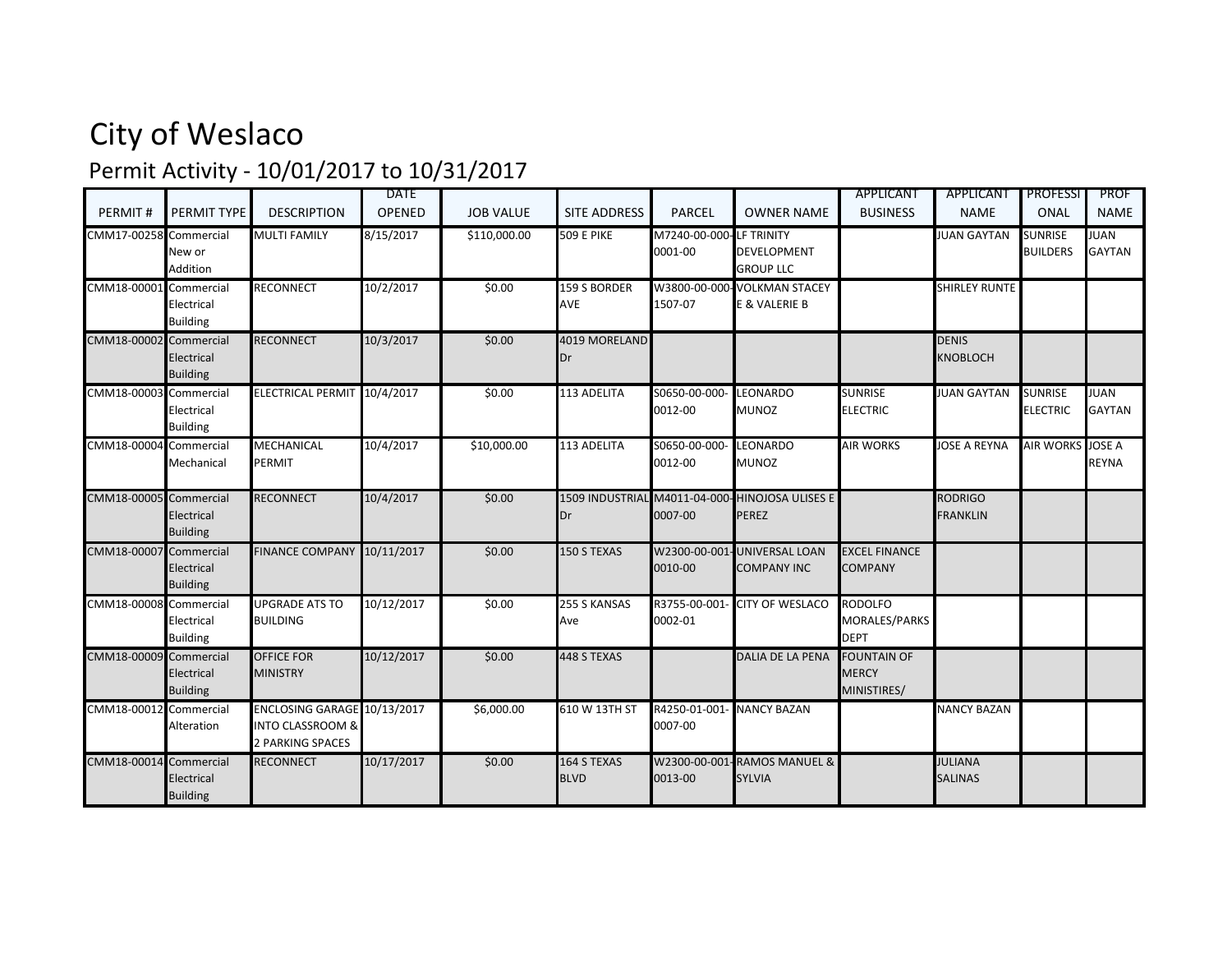| CMM18-00015 Commercial | Mechanical                                  | <b>MECHANICAL</b>                                                                     | 10/18/2017 | \$300,000.00 | 1501 N BORDER                                            |                         | RICARDO RUBIANO AIR STREAM                                   | <b>MECHANICAL</b>                                      | <b>IRVIN GARCIA</b>              | AIR<br><b>STREAM</b><br><b>MECHANIC</b>        | <b>IRVIN</b><br><b>GARCIA</b>  |
|------------------------|---------------------------------------------|---------------------------------------------------------------------------------------|------------|--------------|----------------------------------------------------------|-------------------------|--------------------------------------------------------------|--------------------------------------------------------|----------------------------------|------------------------------------------------|--------------------------------|
| CMM18-00016 Commercial | Electrical<br><b>Building</b>               | <b>RECONNECT</b>                                                                      | 10/18/2017 | \$0.00       | 2118 N VO-TECH W3800-00-001<br>DR, Bldg DR 1 & 2 0000-12 |                         | - RREF CB SBL 11-TX<br><b>JCCI LLC</b>                       |                                                        | <b>MANUEL</b><br><b>SALDIVAR</b> |                                                |                                |
| CMM18-00017 Commercial | Mechanical                                  | <b>VENT HOOD</b>                                                                      | 10/18/2017 | \$3,000.00   | 2422 E BUS 83                                            |                         | PIZZA EXPRESS/EVA STAINLESS STEEL<br><b>PADRON</b>           | <b>SPECIALIST</b>                                      | DAVID E<br><b>DUQUE</b>          | <b>STAINLESS</b><br><b>STEEL</b><br>SPECIALIST | <b>DAVID E</b><br><b>DUQUE</b> |
| CMM18-00019 Commercial | Electrical<br><b>Building</b>               | <b>RENOVATION &amp;</b><br><b>NEW ADDITION TO</b><br><b>EXISTING LIBRARY</b>          | 10/19/2017 | \$0.00       | 400 N BORDER<br>Ave, Bldg<br><b>LIBRARY</b>              |                         | <b>SOUTH TEXAS</b><br><b>COLLEGE</b>                         | <b>GLOBAL ELECTRIC RENE BARRERA</b>                    |                                  | <b>GLOBAL</b><br><b>ELECTRIC</b>               | <b>RENE</b><br><b>BARRERA</b>  |
| CMM18-00020 Commercial | Electrical<br><b>Building</b>               | <b>UPGRADE</b><br><b>TAQUERIA JALISCO</b><br>#2                                       | 10/19/2017 | \$0.00       | 108 N TEXAS Blvd                                         |                         |                                                              | DIRECT ELECTRIC ARMANDO                                | <b>ALVARADO</b>                  |                                                |                                |
| CMM18-00021 Commercial | Electrical<br><b>Building</b>               | ELECTRICAL PERMIT 10/20/2017                                                          |            | \$0.00       | <b>509 E PIKE</b>                                        | M7240-00-000<br>0001-00 | <b>LF TRINITY</b><br><b>DEVELOPMENT</b><br><b>GROUP LLC</b>  |                                                        | <b>JUAN GAYTAN</b>               | <b>SUNRISE</b><br><b>ELECTRIC</b>              | <b>JUAN</b><br><b>GAYTAN</b>   |
| CMM18-00023 Commercial | Plumbing                                    | <b>MULTI FAMILY</b>                                                                   | 10/20/2017 | \$0.00       | <b>509 E PIKE</b>                                        | M7240-00-000<br>0001-00 | <b>ILF TRINITY</b><br><b>DEVELOPMENT</b><br><b>GROUP LLC</b> |                                                        | <b>JUAN PLATAS</b>               | ALL IN ONE JUAN<br>PLUMBING PLATAS             |                                |
| CMM18-00025 Commercial | Plumbing                                    | ENCLOSING GARAGE 10/24/2017<br><b>INTO CLASSROOM &amp;</b><br><b>2 PARKING SPACES</b> |            | \$0.00       | 610 W 13TH ST                                            | R4250-01-001<br>0007-00 | <b>NANCY BAZAN</b>                                           | QUEZADA<br>PLUMBING                                    | <b>OSCAR</b><br><b>QUEZADA</b>   | <b>QUEZADA</b><br>PLUMBING                     | <b>OSCAR</b><br><b>QUEZADA</b> |
| CMM18-00027 Commercial | Electrical<br><b>Building</b>               | <b>INSTALLATION OF</b><br>75' WOOD UTILITY<br>POLE IN PUBLIC                          | 10/25/2017 | \$0.00       | 709 S IOWA AVE                                           |                         | MOBILITIE LLC                                                | <b>WSE LLC</b>                                         | <b>GLENN WALKER WSE LLC</b>      |                                                | <b>GLENN</b><br><b>WALKER</b>  |
| CMM18-00028 Commercial | Electrical<br><b>Building</b>               | <b>RE-CONNECT</b><br><b>SERVICE FOR</b><br><b>CLEANING</b>                            | 10/25/2017 | \$0.00       | 1025 N TEXAS<br>BLVD, Unit 5                             | 0000-01                 | W3800-00-120-WESLACO PALM<br>PLAZA LTD                       | <b>WESLACO PALM</b><br>PLAZA SHOPPING<br><b>CENTER</b> |                                  |                                                |                                |
| CMM18-00029            | Commercial<br>Electrical<br><b>Building</b> | <b>RE-CONNECT</b><br><b>SERVICE FOR</b><br><b>CLEANING</b>                            | 10/25/2017 | \$0.00       | 1025 N TEXAS<br>BLVD, Unit 12C                           | W3800-00-120<br>0000-01 | <b>WESLACO PALM</b><br>PLAZA LTD                             | <b>WESLACO PALM</b><br>PLAZA SHOPPING<br><b>CENTER</b> |                                  |                                                |                                |
| CMM18-00030 Commercial | Electrical<br><b>Building</b>               | <b>RE-CONNECT</b><br><b>SERVICE FOR</b><br><b>CLEANING</b>                            | 10/25/2017 | \$0.00       | 1025 N TEXAS<br>BLVD, Unit 19B                           | 0000-01                 | W3800-00-120-WESLACO PALM<br>PLAZA LTD                       | <b>WESLACO PALM</b><br>PLAZA SHOPPING<br><b>CENTER</b> |                                  |                                                |                                |
| CMM18-00031 Commercial | Electrical<br><b>Building</b>               | <b>RE-CONNECT</b><br><b>SERVICE FOR</b><br><b>CLEANING</b>                            | 10/25/2017 | \$0.00       | 1025 N TEXAS<br><b>BLVD, PARKING</b><br>LOT, Unit KIOSK  | 0000-01                 | W3800-00-120-WESLACO PALM<br>PLAZA LTD                       | <b>WESLACO PALM</b><br>PLAZA SHOPPING<br><b>CENTER</b> |                                  |                                                |                                |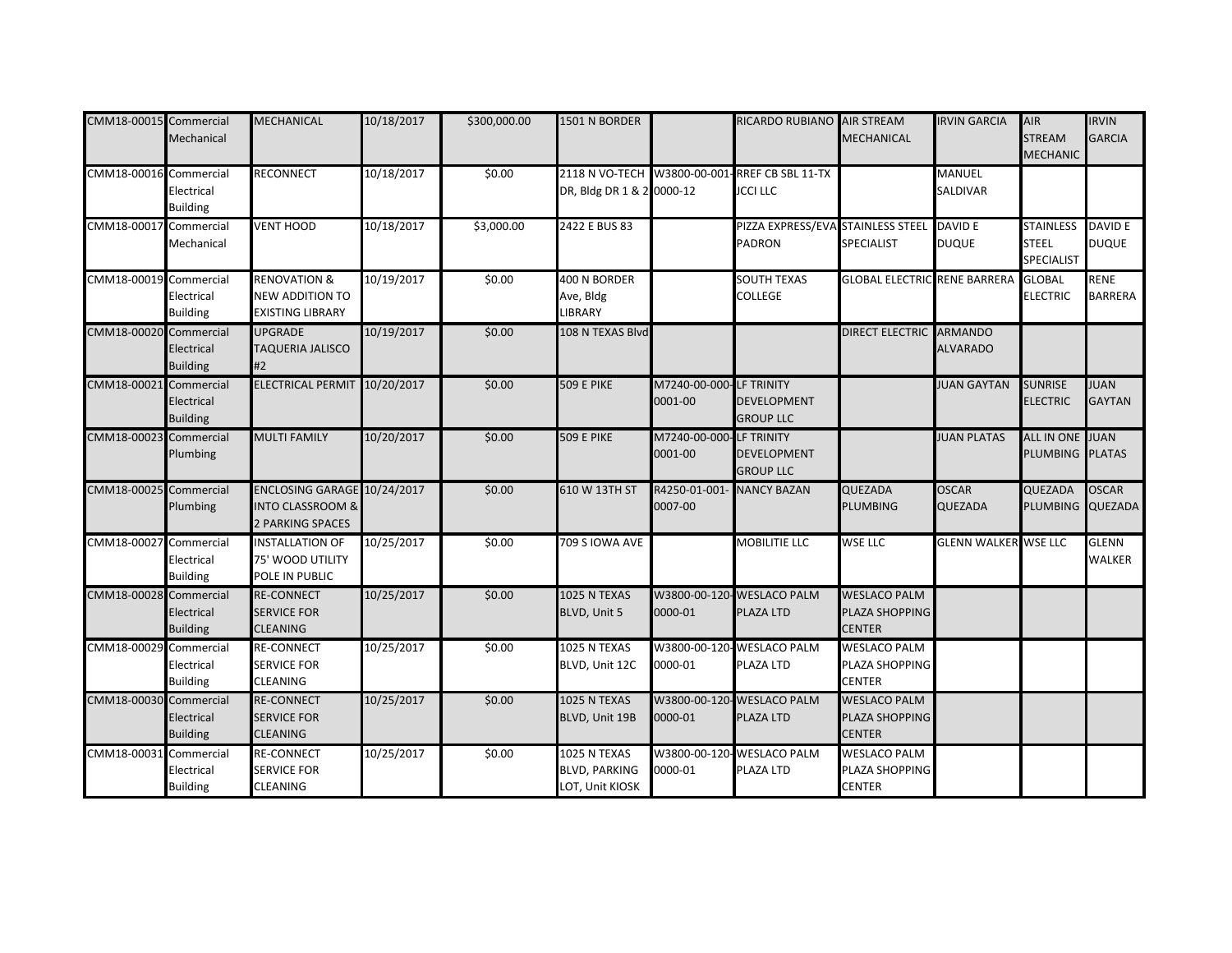| CMM18-00032 Commercial | Electrical<br><b>Building</b>     | <b>RE-CONNECT</b><br><b>SERVICE FOR</b><br><b>CLEANING</b> | 10/25/2017 | \$0.00       | 1025 N TEXAS<br>BLVD, Unit 17      | 0000-01                             | W3800-00-120-WESLACO PALM<br>PLAZA LTD               | <b>WESLACO PALM</b><br>PLAZA SHOPPING<br><b>CENTER</b> |                                                    |                                                      |                                                |
|------------------------|-----------------------------------|------------------------------------------------------------|------------|--------------|------------------------------------|-------------------------------------|------------------------------------------------------|--------------------------------------------------------|----------------------------------------------------|------------------------------------------------------|------------------------------------------------|
| CMM18-00035 Commercial | Electrical<br><b>Building</b>     | ELECTRICAL PERMIT 10/27/2017                               |            | \$0.00       | 121 S<br>PLEASANTVIEW<br>Dr        | R2360-00-000-<br>0001-00            | <b>MID VALLEY</b><br><b>ASSEMBLY OF GOD</b>          |                                                        | <b>JAVIER LOPEZ</b>                                | <b>ZITRO</b><br><b>ELECTRIC</b><br><b>LLC</b>        | <b>JAVIER</b><br>LOPEZ                         |
| CMM18-00036 Commercial | Electrical<br><b>Building</b>     | <b>RECONNECT</b>                                           | 10/31/2017 | \$0.00       | <b>2709 W BUS</b><br><b>HWY 83</b> | W4350-00-001<br>0005-00             | MIRELES JAIME &<br>ROSA V                            |                                                        | <b>MEDARDO</b><br><b>RODRIGUEZ</b>                 |                                                      |                                                |
| RES17-00725            | Residential<br>Electrical         | <b>NEW HOME</b>                                            | 7/12/2017  | \$0.00       | 2900 THICKET                       |                                     | <b>JUAN M GARCIA</b>                                 | VILLANUEVA<br><b>ELECTRIC</b>                          | <b>FRANKD</b><br>VILLANUEVA                        | <b>VILLANUEV FRANK D</b><br>A ELECTRIC VILLANUE      | VA                                             |
| RES17-00752            | Residential<br>New or<br>Addition | <b>NEW RESIDENTIAL</b>                                     | 7/18/2017  | \$44,000.00  | 3010 ARROW Ln                      | M4154-03-000-JOSE ANDRES<br>0039-00 | <b>GAYTAN</b>                                        |                                                        | <b>JOSE ANDRES</b><br><b>GAYTAN</b>                |                                                      |                                                |
| RES17-00958            | Residential<br>New or<br>Addition | <b>NEW HOME</b>                                            | 9/12/2017  | \$86,000.00  | 2017 PAGE St                       | S5447-00-000-<br>0035-00            |                                                      | CJE<br><b>CONSTRUCTION</b><br>LLC                      | <b>BRANDON LEE</b><br><b>HERNANDEZ</b>             | CJE<br><b>CONSTRUC</b><br><b>TION LLC</b>            | <b>BRANDON</b><br><b>LEE</b><br><b>HERNAND</b> |
| RES17-00968            | Residential<br>New or<br>Addition | <b>NEW HOME</b>                                            | 9/13/2017  | \$110,000.00 | 2101 PAGE Ave                      | S5447-00-000-<br>0037-00            |                                                      | <b>CAMAR HOME</b><br>CONSTRUCTION<br>LLC               | <b>FELIPE</b><br><b>CAMACHO</b>                    | <b>CAMAR</b><br><b>HOME</b><br>CONSTRUC <sup>O</sup> | <b>FELIPE</b><br>CAMACH                        |
| RES17-00995            | Residential<br>New or<br>Addition | <b>NEW HOME</b>                                            | 9/22/2017  | \$75,000.00  | <b>3818 SANTO</b><br><b>CIELO</b>  | T5438-01-02A<br>0015-00             | <b>HERIBERTO GARCIA</b>                              |                                                        | <b>HERIBERTO</b><br><b>GARCIA</b>                  |                                                      |                                                |
| RES17-00996            | Residential<br>New or<br>Addition | <b>NEW HOME</b>                                            | 9/22/2017  | \$80,000.00  | 1001 SUNNY DR                      | S6952-02-002-<br>0014-00            | VILLANUEVA<br>MARIA R & JOSE A                       |                                                        | <b>JOSE</b><br>VILLANUEVA                          |                                                      |                                                |
| RES17-00998            | Residential<br>New or<br>Addition | <b>NEW HOME</b>                                            | 9/25/2017  | \$105,000.00 | 3510 PINEHURST                     | T3832-00-000-<br>0047-00            |                                                      |                                                        | <b>ARMANDO</b><br><b>RODRIGUEZ</b>                 |                                                      |                                                |
| RES17-01011            | Residential<br>Alteration         | <b>REMODELING</b>                                          | 9/29/2017  | \$3,000.00   | 219 N PALMAS                       | N7700-00-011<br>0023-00             | <b>FLORES JOSE V &amp;</b><br>ENEDELIA               |                                                        | <b>JOSE B</b><br><b>CABRERA</b>                    |                                                      |                                                |
| RES17-01014            | Residential<br>New or<br>Addition | <b>NEW HOME</b>                                            | 9/29/2017  | \$100,000.00 | 2207 S<br><b>MULBERRY DR</b>       | M3920-00-001<br>0011-00             | <b>DAVILA SALOMON</b><br>G & ANA EDITH R             | <b>MAJESTIC</b><br><b>BUILDERS LLC</b>                 | <b>RENE</b><br><b>REYNALDO RUIZ BUILDERS</b><br>JR | <b>MAJESTIC</b><br><b>LLC</b>                        | <b>RENE</b><br>REYNALD<br>O RUIZ JR            |
| RES18-00001            | Residential<br>Alteration         | <b>STORAGE ROOM</b>                                        | 10/2/2017  | \$8,900.00   | 622 N UTAH AVE E4900-00-005        | 0024-00                             | <b>SALINAS JESSE &amp;</b><br><b>MARIA D TREVINO</b> |                                                        | <b>JESSE &amp; MARIA</b><br><b>D SALINAS</b>       |                                                      |                                                |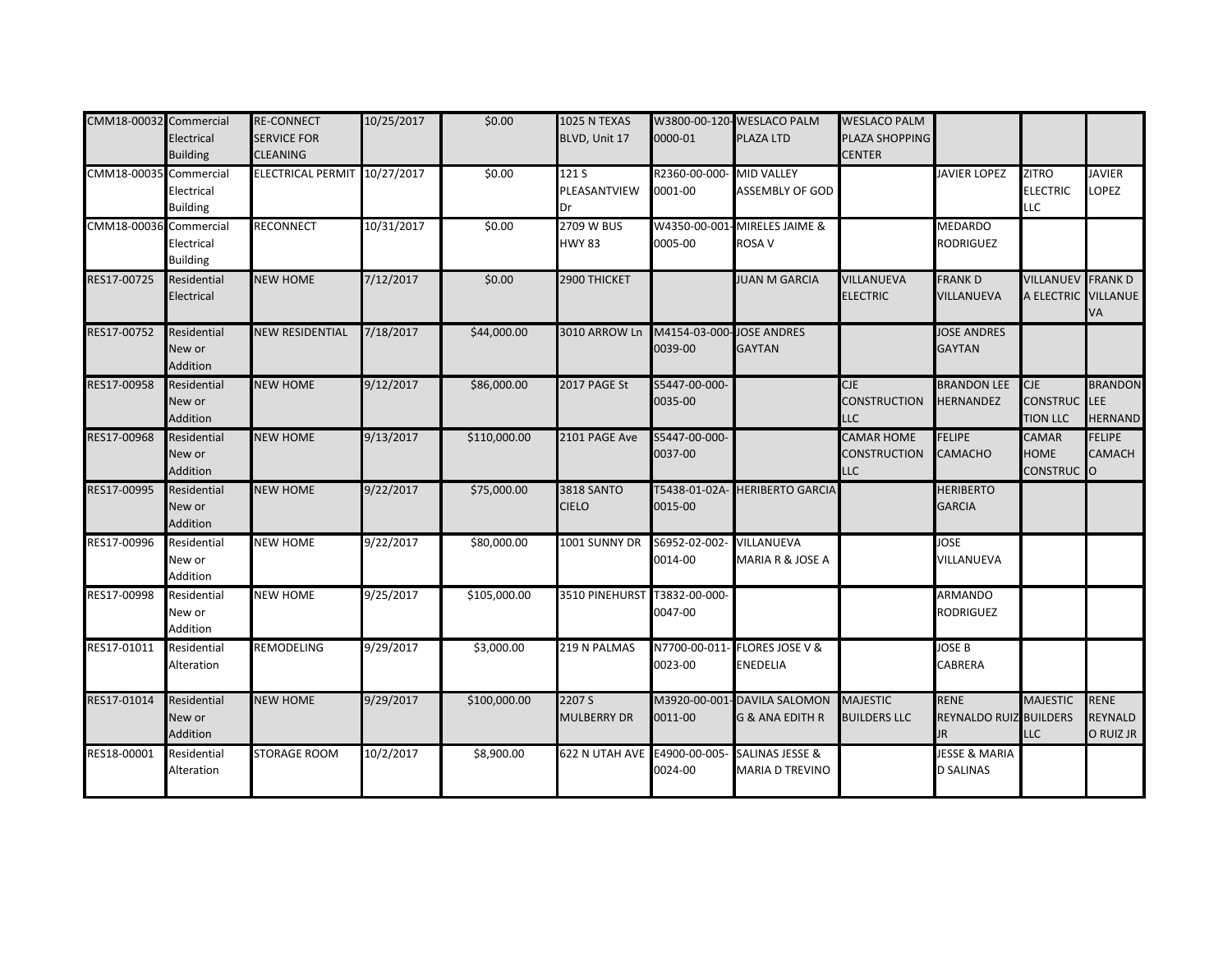| RES18-00002 | Residential<br>New or<br>Addition            | <b>NEW HOME</b>                                             | 10/2/2017 | \$40,000.00  | 1205 CHICKADEE M4154-03-000- CECILIA ORTIZ<br><b>COURT</b> | 0059-00                           |                                                      |                                                   | <b>CECILIA ORTIZ</b>                 |                                                   |                                        |
|-------------|----------------------------------------------|-------------------------------------------------------------|-----------|--------------|------------------------------------------------------------|-----------------------------------|------------------------------------------------------|---------------------------------------------------|--------------------------------------|---------------------------------------------------|----------------------------------------|
| RES18-00003 | Residential<br>Plumbing                      | PLUMBING PERMIT                                             | 10/3/2017 | \$0.00       | 1497 N<br><b>INTERNATIONAL</b><br><b>BLVD</b>              | 1038-02                           | A0800-00-000- ALBERTO CAVAZOS                        | VALDEZ<br>PLUMBING                                | ANIBAL VALDEZ VALDEZ                 | PLUMBING VALDEZ                                   | ANIBAL                                 |
| RES18-00004 | Residential<br>New or<br>Addition            | <b>NEW HOME</b>                                             | 10/3/2017 | \$90,000.00  | 706 N NEVADA<br><b>AVE</b>                                 | E4900-00-002<br>0015-00           | <b>CHAVEZ MARTIN J</b><br>& MARIA E                  | <b>TREMOR HOMES</b><br>LLC                        | <b>JACINTO G</b><br><b>TREVINO</b>   | <b>TREMOR</b><br>HOMES LLC G                      | <b>JACINTO</b><br><b>TREVINO</b>       |
| RES18-00005 | Residential<br>Plumbing                      | <b>RE-PIPE</b>                                              | 10/3/2017 | \$0.00       | 1009 RUBY AVE                                              | C2675-01-000<br>0008-00           | <b>WESLACO</b><br><b>HOUSING</b><br><b>AUTHORITY</b> | <b>BPS PLUMBING</b><br><b>SERVICE</b>             | <b>JUAN BARRERA</b> BPS              | PLUMBING BARRERA<br><b>SERVICE</b>                | <b>JUAN</b>                            |
| RES18-00006 | Residential<br>Plumbing                      | <b>RE-PIPE</b>                                              | 10/3/2017 | \$0.00       | 1114 RUBY AVE                                              | C2675-01-000-<br>0096-00          | <b>WESLACO</b><br><b>HOUSING</b><br><b>AUTHORITY</b> | <b>BPS PLUMBING</b><br><b>SERVICE</b>             | <b>JUAN BARRERA</b> BPS              | PLUMBING<br><b>SERVICE</b>                        | <b>JUAN</b><br><b>BARRERA</b>          |
| RES18-00007 | Residential<br>Plumbing                      | <b>RE-PIPE</b>                                              | 10/3/2017 | \$0.00       | 1102 RUBY AVE                                              | C2675-01-000-<br>0099-00          | <b>WESLACO</b><br><b>HOUSING</b><br><b>AUTHORITY</b> | <b>BPS PLUMBING</b><br><b>SERVICE</b>             | <b>JUAN BARRERA</b>                  | <b>BPS</b><br>PLUMBING BARRERA<br><b>SERVICE</b>  | <b>JUAN</b>                            |
| RES18-00008 | Residential<br>Mechanical                    | <b>MECHANICAL</b><br><b>PERMIT</b>                          | 10/3/2017 | \$4,500.00   | <b>3710 FICA</b>                                           |                                   |                                                      |                                                   | <b>CESAR GARCIA</b>                  | <b>UNION AIR</b><br>CONDITION<br>ING &            |                                        |
| RES18-00009 | Residential<br>Mechanical                    | <b>REPLACING</b><br>DRYWALL, ADD<br><b>CENTRAL AIR, NEW</b> | 10/3/2017 | \$3,000.00   | 708 S NEBRASKA                                             | 0005-00                           | W2300-00-055-BEATRIZ FLORES                          | <b>FIRST CHOICE AC JAIME DE LEON</b><br>& HEATING |                                      | <b>FIRST</b><br><b>CHOICE AC</b><br>& HEATING     | <b>JAIME DE</b><br><b>LEON</b>         |
| RES18-00010 | Residential<br>Mechanical                    | <b>NEW HOME</b>                                             | 10/4/2017 | \$3,000.00   | 2307 S<br><b>MULBERRY DR</b>                               | M3920-00-001-MID POINT<br>0005-00 | <b>PROPERTIES LLC</b>                                | E AND E AIR<br><b>CONDITIONING</b><br><b>INC</b>  | <b>ARMANDO</b><br><b>PICHARDO</b>    | E AND E<br><b>AIR</b><br><b>CONDITION PICHARD</b> | <b>ARMAND</b>                          |
| RES18-00011 | Residential<br>Mechanical                    | <b>MECHANICAL</b><br><b>PERMIT</b>                          | 10/4/2017 | \$3,700.00   | 806 S MISSOURI<br><b>AVE</b>                               | 0004-00                           | O5100-00-002-RICARDO ROBLES                          |                                                   | <b>RICARDO</b><br><b>ROBLES</b>      | <b>PRO TEMP</b><br>A/C                            | <b>JUAN</b><br>MANUEL<br><b>DAVILA</b> |
| RES18-00012 | Residential<br>Electrical<br><b>Building</b> | <b>ELECTRICAL PERMIT</b>                                    | 10/4/2017 | \$0.00       | 806 S MISSOURI<br><b>AVE</b>                               | 05100-00-002<br>0004-00           | <b>RICARDO ROBLES</b>                                | <b>JC ELECTRIC</b>                                | <b>JOSE JAVIER</b><br><b>CAVAZOS</b> | <b>JC ELECTRIC</b> JOSE                           | <b>JAVIER</b><br>CAVAZOS               |
| RES18-00013 | Residential<br>New or<br>Addition            | <b>STORAGE</b>                                              | 10/6/2017 | \$3,065.00   | <b>622 S NEBRASKA</b>                                      | 0008-00                           | W2300-00-052-SOTO ALFONSO JR<br>& YOLANDA            |                                                   | <b>ALFONSO SOTO</b><br><b>JR</b>     |                                                   |                                        |
| RES18-00014 | Residential<br>New or<br>Addition            | <b>NEW HOME</b>                                             | 10/6/2017 | \$120,000.00 | 1600 CEDAR<br>COVE                                         | P5005-02-00A-<br>0015-00          | <b>ABIGAIL CUSTOM</b><br><b>HOMES</b>                | <b>ABIGAIL CUSTOM JUAN CHAVEZ</b><br><b>HOMES</b> |                                      | <b>ABIGAIL</b><br><b>CUSTOM</b><br><b>HOMES</b>   | <b>JUAN</b><br><b>CHAVEZ</b>           |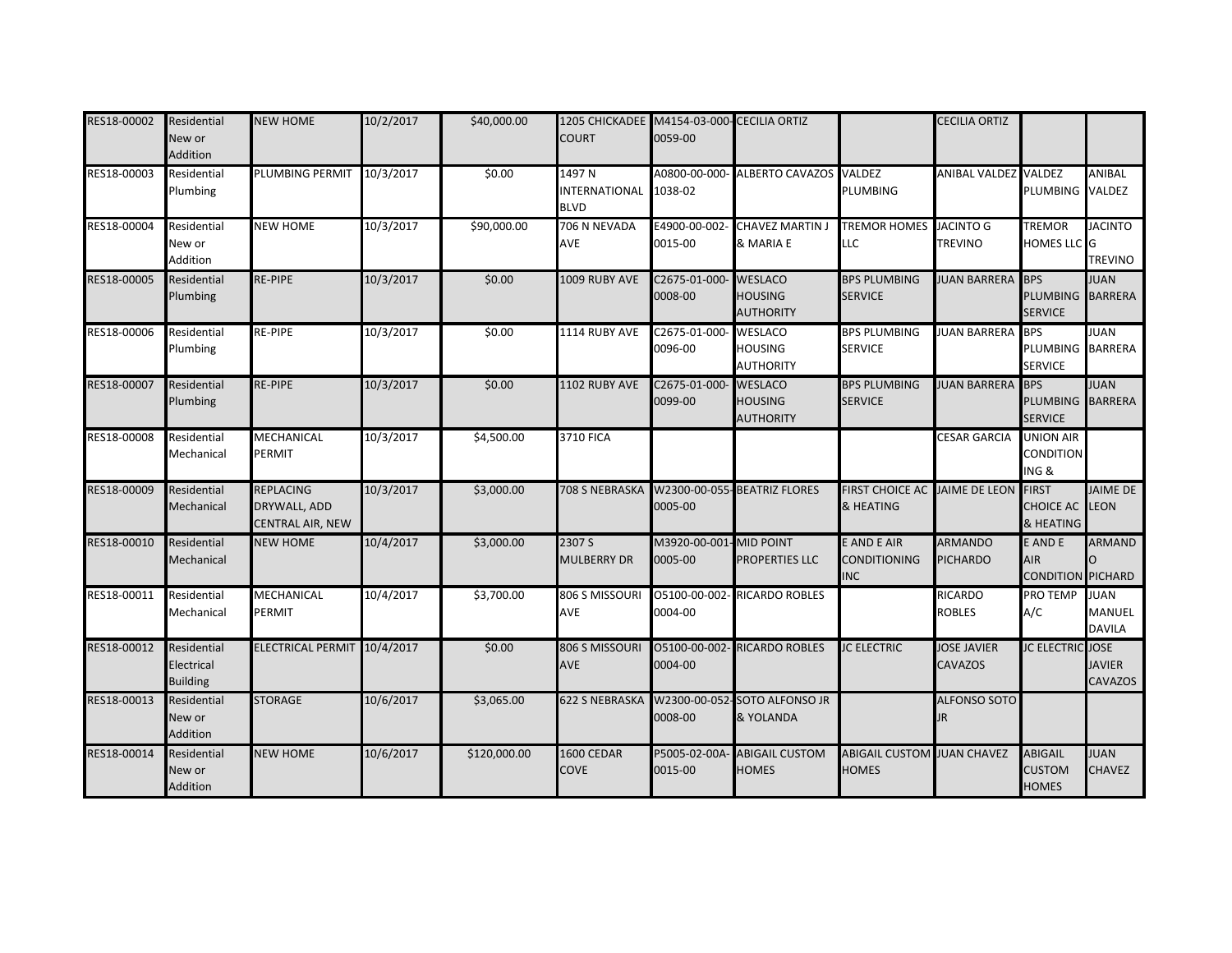| RES18-00015 | Residential<br>Plumbing           | PLUMBING PERMIT                                                                  | 10/6/2017  | \$0.00      | 2101 PAGE Ave                               | S5447-00-000-<br>0037-00 |                                                    |                                                 | <b>FELIPE</b><br>CAMACHO          | <b>BLACKJACK JAIME</b><br>PLUMBING REYNA               |                                |
|-------------|-----------------------------------|----------------------------------------------------------------------------------|------------|-------------|---------------------------------------------|--------------------------|----------------------------------------------------|-------------------------------------------------|-----------------------------------|--------------------------------------------------------|--------------------------------|
| RES18-00016 | Residential<br>Plumbing           | <b>REPLACING</b><br>DRYWALL, ADD<br><b>CENTRAL AIR, NEW</b>                      | 10/9/2017  | \$0.00      | 708 S NEBRASKA W2300-00-055- BEATRIZ FLORES | 0005-00                  |                                                    | <b>RAMOS</b><br><b>PLUMBING</b>                 | <b>RAMOS JR</b><br><b>ALBERTO</b> | <b>RAMOS</b><br>PLUMBING ALBERTO                       | <b>RAMOS JR</b>                |
| RES18-00018 | Residential<br>Plumbing           | <b>PLUMBING PERMIT</b>                                                           | 10/9/2017  | \$0.00      | 2500 STONE<br><b>CLIFF</b>                  | R3485-00-000-<br>0030-00 | <b>JORGE GARZA</b>                                 |                                                 | <b>RENE JOEL</b><br>CASTRO        | <b>CASTRO</b><br>PLUMBING JOEL                         | <b>RENE</b><br>CASTRO          |
| RES18-00019 | Residential<br>Plumbing           | PLUMBING PERMIT                                                                  | 10/9/2017  | \$0.00      | 3010 WILD<br><b>TURKEY Dr</b>               | S3055-01-000<br>0049-00  | LONNIE BERRY                                       |                                                 | <b>CESAR</b><br>VILLARREAL        | <b>CESAR</b><br>VILLAREAL<br><b>INC</b>                | <b>CESAR</b><br>VILLARRE<br>AL |
| RES18-00020 | Residential<br>Plumbing           | <b>NEW HOME</b>                                                                  | 10/10/2017 | \$0.00      | 3510 PINEHURST                              | T3832-00-000-<br>0047-00 |                                                    | <b>BLACKJACK</b><br><b>PLUMBING</b>             | <b>JAIME REYNA</b>                | <b>BLACKJACK JAIME</b><br>PLUMBING REYNA               |                                |
| RES18-00021 | Residential<br>Mechanical         | complete installaion 10/10/2017<br>of 3 tons split unit,<br>with 8 kw heater per |            | \$6,900.00  | 318 E 18th unit<br>48,49 St                 | V3625-00-000<br>0048-00  |                                                    | <b>MAXIMUM</b><br><b>SERVICES</b>               | Paul Perez                        |                                                        |                                |
| RES18-00022 | Residential<br>Mechanical         | complete<br>installation of 3 ton<br>split unit, 8 kw heat                       | 10/10/2017 | \$6,900.00  | 318 E 18th unit<br>50,51 St                 | V3625-00-000<br>0051-00  | <b>RST TEXAS REAL</b><br><b>ESTATE LP</b>          | MAXIMUM<br><b>SERVICES</b>                      | Paul Perez                        |                                                        |                                |
| RES18-00023 | Residential<br>New or<br>Addition | <b>NEW HOME</b>                                                                  | 10/10/2017 | \$90,000.00 | 3802 Spanish oak P5005-02-00G-              | 0002-00                  | <b>JORGE FLOREZ</b>                                |                                                 | <b>JORGE FLORES</b>               |                                                        |                                |
| RES18-00024 | Residential<br>Mechanical         | <b>MECHANICAL</b><br><b>PERMIT</b>                                               | 10/11/2017 | \$3,000.00  | 1207 JASPER Dr                              | C8220-03-000-<br>0137-00 |                                                    | <b>BORDER AIR</b><br>CONDITIONING<br><b>INC</b> | <b>ROY</b><br>VILLARREAL          | <b>BORDER</b><br><b>AIR</b><br><b>CONDITION AL</b>     | <b>ROY</b><br>VILLARRE         |
| RES18-00025 | Residential<br>Mechanical         | <b>MECHANICAL</b><br><b>PERMIT</b>                                               | 10/11/2017 | \$6,000.00  | 1002 HACIENDA<br><b>DEL SOL</b>             | T5438-01-005<br>0015-00  | <b>REYNA EZEQUIEL JR</b><br>& LIVIA                |                                                 | <b>ROY</b><br><b>VILLARREAL</b>   | <b>BORDER</b><br><b>AIR</b><br><b>CONDITION AL</b>     | <b>ROY</b><br><b>VILLARRE</b>  |
| RES18-00026 | Residential<br>New or<br>Addition | <b>NEW HOME</b>                                                                  | 10/11/2017 | \$74,000.00 | 602 NADIA ST                                | R0935-01-000<br>0022-00  | ERIK/ISAMAR<br><b>MARTINEZ</b>                     | <b>GUZMAN</b><br>CONSTRUCTION                   | <b>MATTHEW</b><br>CRUZ            | <b>GUZMAN</b><br><b>CONSTRUC</b> W CRUZ<br><b>TION</b> | <b>MATTHE</b>                  |
| RES18-00027 | Residential<br>Plumbing           | <b>EXPANDING HOME</b>                                                            | 10/11/2017 | \$0.00      | 2107 LARGO ST                               | C0224-01-000<br>0025-00  | <b>RANGEL MIGUEL &amp;</b><br><b>LEXI PETERSON</b> | <b>BLACKJACK</b><br><b>PLUMBING</b>             | JAIME REYNA                       | <b>BLACKJACK JAIME</b><br>PLUMBING REYNA               |                                |
| RES18-00028 | Residential<br>New or<br>Addition | <b>NEW HOME</b>                                                                  | 10/12/2017 | \$60,000.00 | 701 STONE ST                                | G4100-00-004<br>0001-00  | <b>CRUZ ELENA</b>                                  |                                                 | <b>ELENA CRUZ</b>                 |                                                        |                                |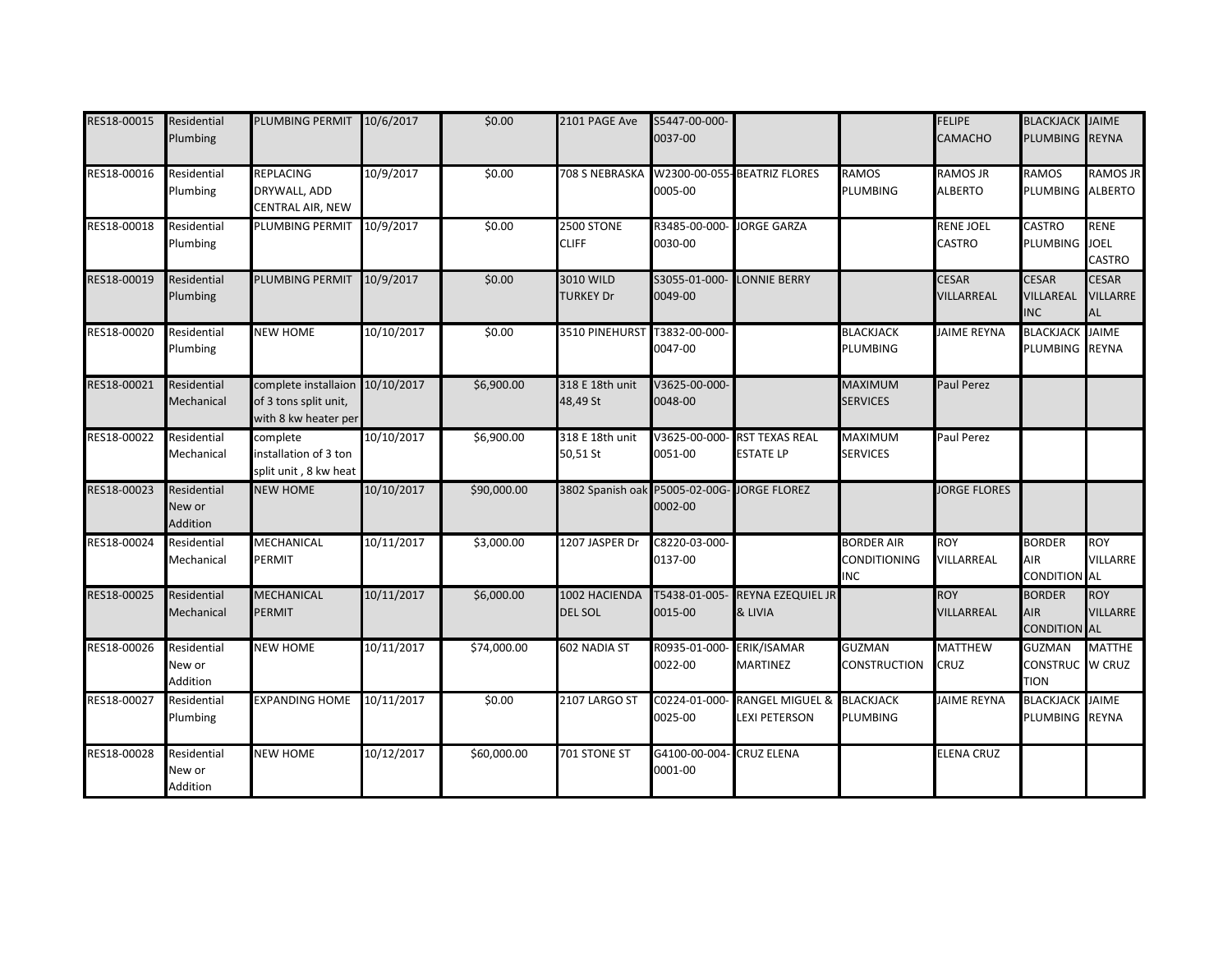| RES18-00030 | Residential<br>New or<br>Addition            | <b>NEW HOME</b>                                                    | 10/12/2017 | \$75,000.00 | 106 STONE<br><b>RIDGE DRIVE</b>      | R3485-00-000-<br>0038-00 | <b>CESAR SOLANO</b>                               | <b>GOLDEN HOMES</b> CESAR SOLANO GOLDEN    |                                                 | <b>HOMES</b>                                    | <b>CESAR</b><br>SOLANO                          |
|-------------|----------------------------------------------|--------------------------------------------------------------------|------------|-------------|--------------------------------------|--------------------------|---------------------------------------------------|--------------------------------------------|-------------------------------------------------|-------------------------------------------------|-------------------------------------------------|
| RES18-00031 | Residential<br>New or<br>Addition            | <b>NEW HOME</b>                                                    | 10/12/2017 | \$87,800.00 | 1917 SALVADOR                        | S5447-00-000<br>0205-00  | <b>JUAN M GARCIA</b>                              | <b>JJ HOME BUILDER JUAN GARCIA</b>         |                                                 | <b>JJ HOME</b><br><b>BUILDER</b>                | <b>JUAN</b><br><b>GARCIA</b>                    |
| RES18-00032 | Residential<br>Plumbing                      | <b>PLUMBING PERMIT</b>                                             | 10/12/2017 | \$0.00      | 4206 VIDA<br><b>GRANDE</b>           | 5438-01-006<br>0006-00   | <b>CHRISTOPHER</b><br><b>SMITH</b>                | <b>BLACKJACK</b><br>PLUMBING               | <b>JAIME REYNA</b>                              | <b>BLACKJACK JAIME</b><br><b>PLUMBING</b>       | <b>REYNA</b>                                    |
| RES18-00034 | Residential<br>Electrical<br><b>Building</b> | <b>RECONNECT</b>                                                   | 10/13/2017 | \$0.00      | 2201 PRIMROSE                        |                          | NADIA LEZET MEJIA                                 |                                            | <b>NADIA LIZET</b><br><b>MEJIA</b>              |                                                 |                                                 |
| RES18-00035 | Residential<br>New or<br>Addition            | <b>NEW HOME</b>                                                    | 10/16/2017 | \$87,080.00 | <b>3626 PECAN</b><br><b>GROVE Dr</b> |                          | RAFAEL CANSINO                                    | <b>GUZMAN</b><br>CONSTRUCTION              |                                                 |                                                 |                                                 |
| RES18-00036 | Residential<br>Electrical<br><b>Building</b> | <b>UPGRADE</b>                                                     | 10/16/2017 | \$0.00      | 600 S BRIDGE<br>AVE, Unit 455        | 0000-08                  | W3800-00-640-DITTBURNER LARRY JAVIER DE LA O      |                                            | JAVIER DE LA O                                  | <b>JAVIER DE</b><br>LA O                        |                                                 |
| RES18-00037 | Residential<br>Electrical<br><b>Building</b> | ELECTRICAL PERMIT 10/16/2017                                       |            | \$0.00      | 3604 OAK<br><b>PRESERVE</b>          | P5005-01-00A<br>0013-00  | <b>JOSE MARTINEZ &amp;</b><br><b>ANABEL TAPIA</b> | <b>DAVID'S</b><br><b>ELECTRIC</b>          | <b>DAVID OROCIO</b>                             | <b>DAVID'S</b><br><b>ELECTRIC</b>               | <b>DAVID</b><br><b>OROCIO</b>                   |
| RES18-00040 | Residential<br>Electrical<br><b>Building</b> | ELECTRICAL PERMIT                                                  | 10/16/2017 | \$0.00      | 2408 Lupita                          | S5447-00-000-<br>0011-00 |                                                   | VILLANUEVA<br><b>ELECTRIC</b>              | <b>FRANKD</b><br>VILLANUEVA                     | VILLANUEV<br>A ELECTRIC VILLANUE                | <b>FRANK D</b><br>VА                            |
| RES18-00042 | Residential<br>Electrical<br><b>Building</b> | ELECTRICAL PERMIT 10/16/2017                                       |            | \$0.00      | 1913 SALVADOR<br>Ave                 | S5447-00-000-<br>0204-00 |                                                   | VILLANUEVA<br><b>ELECTRIC</b>              | <b>FRANKD</b><br><b>VILLANUEVA</b>              | <b>VILLANUEV FRANK D</b><br>A ELECTRIC VILLANUE | VA                                              |
| RES18-00043 | Residential<br>New or<br>Addition            | <b>NEW HOME</b>                                                    | 10/16/2017 | \$60,000.00 | 2012 GINGER<br><b>AVE</b>            | S5447-00-000<br>0077-00  | <b>HERIBERTO GARCIA</b>                           | <b>EVERGREEN</b><br><b>VALLEY BUILDERS</b> |                                                 |                                                 |                                                 |
| RES18-00044 | Residential<br>Electrical<br><b>Building</b> | <b>ELECTRICAL AND</b><br><b>WORKING</b><br><b>CLEARANCE PERMIT</b> | 10/16/2017 | \$0.00      | 2303W<br><b>PRIMROSE DR</b>          | M3920-00-008<br>0004-00  | - MID POINT<br><b>PROPERTIES LLC</b>              | <b>ES RESIDENTIAL</b><br><b>NC</b>         | <b>JOSE MARIO</b><br>VASQUEZ                    |                                                 |                                                 |
| RES18-00045 | Residential<br>Plumbing                      | PLUMBING PERMIT                                                    | 10/16/2017 | \$0.00      | 2416 E 10TH ST                       | L1958-00-002<br>0009-00  | <b>TORRES JOSE R &amp;</b><br>SALOMON             | <b>ALL IN ONE</b><br>PLUMBING              | <b>JUAN PLATAS</b>                              | ALL IN ONE JUAN<br>PLUMBING PLATAS              |                                                 |
| RES18-00046 | Residential<br>Plumbing                      | <b>PLUMBING PERMIT</b>                                             | 10/17/2017 | \$0.00      | 4001<br><b>EVERGLADES</b>            | C8354-00-000<br>0101-00  | <b>FRANK &amp; ERICA</b><br><b>HERRERA</b>        |                                            | <b>RUBEN</b><br><b>ELIZONDO</b><br><b>CHAPA</b> | <b>CHAPA'S</b><br><b>PLUMBING</b>               | <b>RUBEN</b><br><b>ELIZONDO</b><br><b>CHAPA</b> |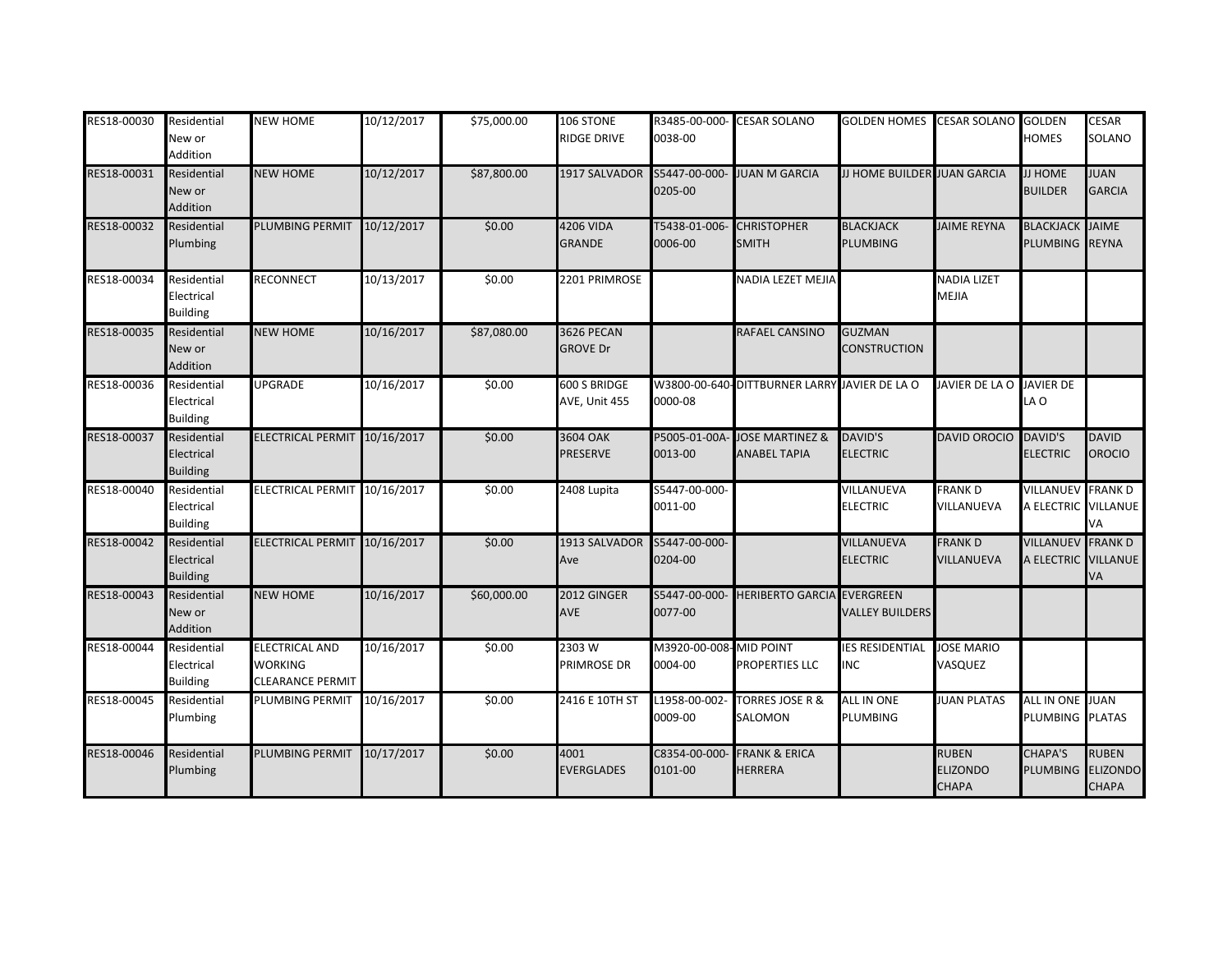| RES18-00047 | Residential<br>Mechanical                    | <b>MECHANICAL</b><br><b>PERMIT</b>                      | 10/17/2017 | \$5,500.00   | 2303W<br>PRIMROSE Dr            |                          | <b>MID POINT</b><br>PROPERTIES LLC        | <b>E AND E AIR</b><br>CONDITIONING<br>INC             | <b>ARMANDO</b><br>PICHARDO         | <b>E AND E</b><br>AIR<br><b>CONDITION PICHARD</b>      | <b>ARMAND</b>                  |
|-------------|----------------------------------------------|---------------------------------------------------------|------------|--------------|---------------------------------|--------------------------|-------------------------------------------|-------------------------------------------------------|------------------------------------|--------------------------------------------------------|--------------------------------|
| RES18-00048 | Residential<br>Plumbing                      | <b>MOVING PERMIT</b><br><b>FOR HOUSE</b>                | 10/18/2017 | \$0.00       | 817 S NEBRASKA 05100-00-002     | 0018-00                  | CAVAZOS ALICIA &<br><b>JOE</b>            |                                                       | <b>ALBERT HANKS</b>                |                                                        |                                |
| RES18-00049 | Residential<br>Plumbing                      | <b>PLUMBING</b>                                         | 10/18/2017 | \$0.00       | 1600 CEDAR<br><b>COVE</b>       | P5005-02-00A<br>0015-00  | <b>ABIGAIL CUSTOM</b><br><b>HOMES</b>     |                                                       | <b>RENE ROCHA</b>                  | <b>R&amp;R</b><br>PLUMBING ROCHA                       | <b>RENE</b>                    |
| RES18-00051 | Residential<br>Electrical<br><b>Building</b> | <b>RECONNECT</b>                                        | 10/18/2017 | \$0.00       | 811 E PLAZA ST                  | R3850-00-003<br>0017-00  | <b>BUSTOS SANTIAGA</b>                    |                                                       | MARCO A<br><b>REYES</b>            |                                                        |                                |
| RES18-00052 | Residential<br>Plumbing                      | PLUMBING PEMRIT                                         | 10/19/2017 | \$0.00       | 706 N NEVADA<br>AVE             | E4900-00-002-<br>0015-00 | <b>CHAVEZ MARTIN J</b><br>& MARIA E       |                                                       | <b>JACINTO G</b><br><b>TREVINO</b> | <b>CHAPA'S</b><br>PLUMBING ELIZONDO                    | <b>RUBEN</b><br><b>CHAPA</b>   |
| RES18-00053 | Residential<br>Plumbing                      | <b>POOL</b>                                             | 10/19/2017 | \$0.00       | 3508<br>ROSEWOOD Dr             |                          | <b>ANGEL AND JOLYN</b><br><b>GARCIA</b>   | <b>VICTORIA</b><br><b>PLUMBING</b><br><b>PROJECTS</b> | <b>LUCIO</b><br>VASQUEZ            | <b>VICTORIA</b><br>PLUMBING VASQUEZ<br><b>PROJECTS</b> | LUCIO                          |
| RES18-00054 | Residential<br>Electrical<br><b>Building</b> | <b>NEW HOME</b>                                         | 10/19/2017 | \$0.00       | 1002 HACIENDA<br><b>DEL SOL</b> | T5438-01-005<br>0015-00  | <b>REYNA EZEQUIEL JR</b><br>& LIVIA       |                                                       | <b>NOE</b><br><b>VILLARREAL</b>    | NOE'S<br><b>ELECTRIC</b>                               |                                |
| RES18-00055 | Residential<br>Electrical<br><b>Building</b> | <b>RECONNECT</b>                                        | 10/19/2017 | \$0.00       | 512 YARBROUGH<br>ST, Apt 14     | G4100-00-001<br>0004-00  | <b>OLIVAREZ FAMILY</b><br>PARTNERSHIP LTD |                                                       | <b>ANITA</b><br>CORDOVA            |                                                        |                                |
| RES18-00057 | Residential<br>Mechanical                    | <b>NEW HOME</b>                                         | 10/19/2017 | \$3,500.00   | 2408 Lupita                     | S5447-00-000-<br>0011-00 |                                           | <b>FAST AIR</b>                                       | <b>CARLA</b><br><b>BELTRAN</b>     | <b>FAST AIR</b>                                        | <b>CARLA</b><br><b>BELTRAN</b> |
| RES18-00058 | Residential<br>Mechanical                    | <b>NEW HOME</b>                                         | 10/19/2017 | \$3,500.00   | 1913 SALVADOR<br>Ave            | S5447-00-000<br>0204-00  |                                           | <b>FAST AIR</b>                                       | CARLA<br><b>BELTRAN</b>            | <b>FAST AIR</b>                                        | CARLA<br><b>BELTRAN</b>        |
| RES18-00059 | Residential<br>New or<br>Addition            | <b>NEW HOME</b>                                         | 10/19/2017 | \$155,000.00 | 1312 JASPER Dr                  |                          |                                           |                                                       | <b>LEONEL &amp;</b><br>LAURA VEGA  |                                                        |                                |
| RES18-00060 | Residential<br>New or<br>Addition            | <b>NEW HOME</b><br><b>RENEWAL OF</b><br>PERMIT #1500667 | 10/20/2017 | \$0.00       | 3015 LAZY RIVER                 |                          |                                           |                                                       | <b>ELI JAVIER</b><br>LOPEZ         |                                                        |                                |
| RES18-00061 | Residential<br>Plumbing                      | <b>NEW HOME</b>                                         | 10/20/2017 | \$0.00       | 2012 GINGER<br>AVE              | S5447-00-000<br>0077-00  | <b>HERIBERTO GARCIA LONESTAR</b>          | <b>PLUMBING</b>                                       | <b>FRANCISCO J</b><br>LOPEZ        | LONESTAR FRANCISC<br>PLUMBING OJ LOPEZ                 |                                |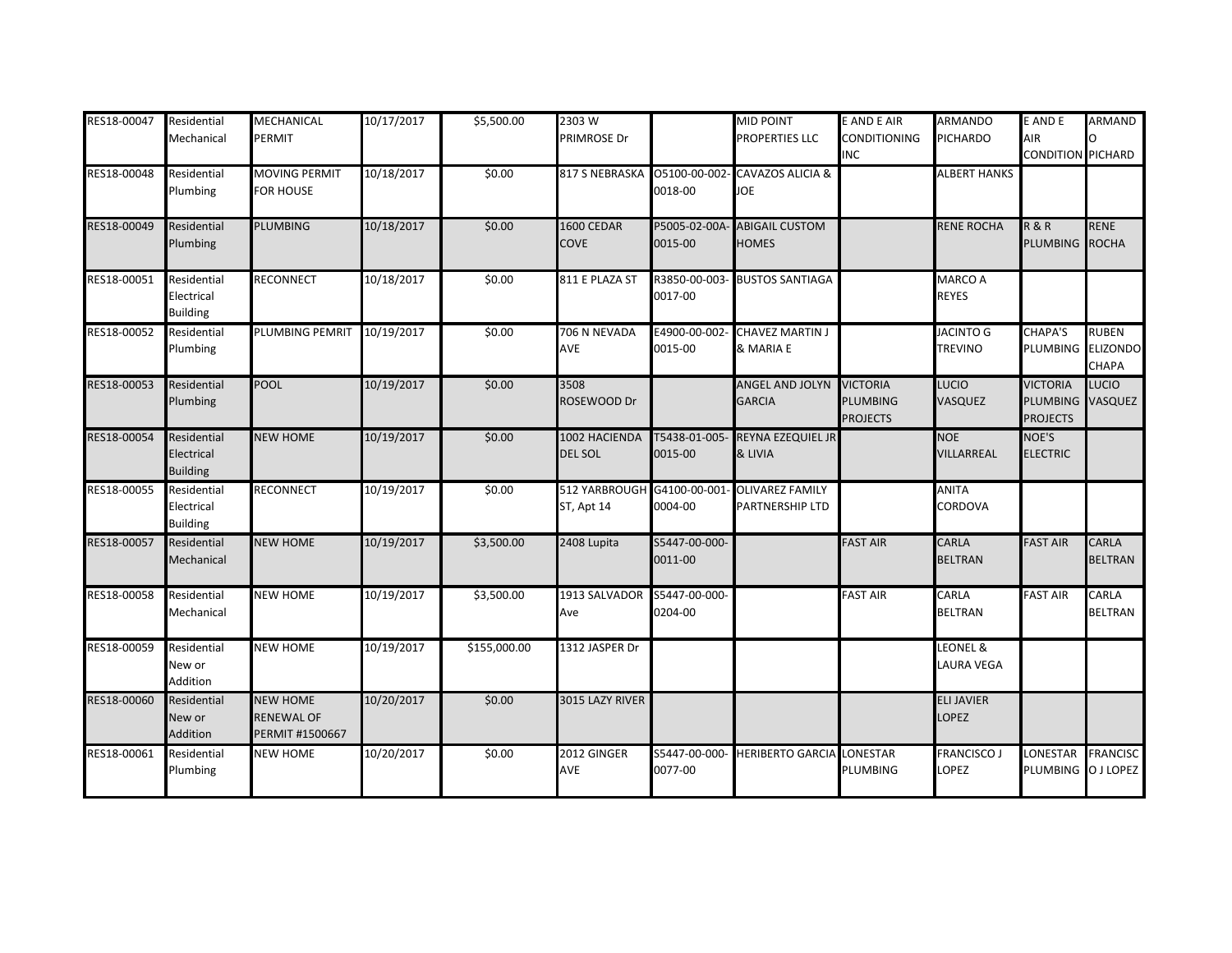| RES18-00062 | Residential<br>Electrical<br><b>Building</b> | <b>POOL</b>                         | 10/20/2017 | \$0.00     | 3508<br>ROSEWOOD Dr                            |                         | ANGEL AND JOLYN<br><b>GARCIA</b> | ADAME ELECTRIC DANIEL ADAME ADAME                 |                                 | <b>ELECTRIC</b>                                                | <b>DANIEL</b><br><b>ADAME</b>  |
|-------------|----------------------------------------------|-------------------------------------|------------|------------|------------------------------------------------|-------------------------|----------------------------------|---------------------------------------------------|---------------------------------|----------------------------------------------------------------|--------------------------------|
| RES18-00063 | Residential<br>Electrical<br><b>Building</b> | <b>RE-CONNECT</b><br><b>SERVICE</b> | 10/20/2017 | \$0.00     | <b>2300 E BUS</b><br>83/4TH ST,<br>#MM@251     |                         |                                  | <b>MAGIC VALLEY</b><br><b>PARK</b>                |                                 |                                                                |                                |
| RES18-00064 | Residential<br>Electrical<br><b>Building</b> | <b>RE-CONNECT</b><br><b>SERVICE</b> | 10/20/2017 | \$0.00     | <b>2300 E BUS</b><br>83/2ND ST,<br>#MM32@161   |                         |                                  | <b>MAGIC VALLEY</b><br><b>PARK</b>                |                                 |                                                                |                                |
| RES18-00065 | Residential<br>Electrical<br><b>Building</b> | <b>RE-CONNECT</b><br><b>SERVICE</b> | 10/20/2017 | \$0.00     | 2300 E BUS<br>83/7TH ST,<br>#MM@340            |                         |                                  | <b>MAGIC VALLEY</b><br>PARK                       |                                 |                                                                |                                |
| RES18-00067 | Residential<br>Electrical<br><b>Building</b> | <b>RE-CONNECT</b><br><b>SERVICE</b> | 10/20/2017 | \$0.00     | <b>2300 E BUS</b><br>83/HARDING CT,<br>#MM@396 |                         |                                  | <b>MAGIC VALLEY</b><br><b>PARK</b>                |                                 |                                                                |                                |
| RES18-00068 | Residential<br>Electrical<br><b>Building</b> | <b>RE-CONNECT</b><br><b>SERVICE</b> | 10/20/2017 | \$0.00     | 2300 E BUS 83/<br>1ST, #MM@56                  |                         |                                  | <b>MAGIC VALLEY</b><br><b>PARK</b>                |                                 |                                                                |                                |
| RES18-00069 | Residential<br>Electrical<br><b>Building</b> | <b>RE-CONNECT</b><br><b>SERVICE</b> | 10/20/2017 | \$0.00     | <b>2300 E BUS</b><br>83/6TH ST,<br>#MM@329     |                         |                                  | <b>MAGIC VALLEY</b><br><b>PARK</b>                |                                 |                                                                |                                |
| RES18-00070 | Residential<br>Electrical<br><b>Building</b> | <b>RE-CONNECT</b><br><b>SERVICE</b> | 10/20/2017 | \$0.00     | 2300 E BUS<br>83/1ST ST,<br>#MM@64             |                         |                                  | <b>MAGIC VALLEY</b><br><b>PARK</b>                |                                 |                                                                |                                |
| RES18-00071 | Residential<br>Electrical<br><b>Building</b> | ELECTRICAL PERMIT 10/20/2017        |            | \$0.00     | 3010 WILD<br><b>TURKEY Dr</b>                  | S3055-01-000<br>0049-00 | <b>LONNIE BERRY</b>              | MANNY'S<br><b>ELECTRIC</b>                        | <b>MANUEL</b><br><b>IBARRA</b>  | <b>MANNY'S</b><br><b>ELECTRIC</b>                              | <b>MANUEL</b><br><b>IBARRA</b> |
| RES18-00072 | Residential<br>Electrical<br><b>Building</b> | ELECTRICAL PERMIT 10/23/2017        |            | \$0.00     | 2101 PAGE Ave                                  | S5447-00-000<br>0037-00 |                                  | VILLANUEVA<br><b>ELECTRIC</b>                     | <b>FRANK D</b><br>VILLANUEVA    | <b>VILLANUEV FRANK D</b><br>A ELECTRIC VILLANUE                | VA                             |
| RES18-00074 | Residential<br>Plumbing                      | <b>NEW HOME</b>                     | 10/23/2017 | \$0.00     | 1001 SUNNY DR                                  | S6952-02-002<br>0014-00 | VILLANUEVA<br>MARIA R & JOSE A   | R & R PLUMBING RENE ROCHA                         |                                 | <b>R&amp;R</b><br>PLUMBING ROCHA                               | <b>RENE</b>                    |
| RES18-00075 | Residential<br>Plumbing                      | <b>NEW HOME</b>                     | 10/23/2017 | \$0.00     | 1205 CHICKADEE M4154-03-000<br><b>COURT</b>    | 0059-00                 | <b>CECILIA ORTIZ</b>             | <b>BLACKJACK</b><br><b>PLUMBING</b>               | <b>JAIME REYNA</b>              | <b>BLACKJACK JAIME</b><br>PLUMBING REYNA                       |                                |
| RES18-00076 | Residential<br>Mechanical                    | <b>MECHANICAL</b><br><b>PERMIT</b>  | 10/23/2017 | \$4,800.00 | 2101 PAGE Ave                                  | S5447-00-000<br>0037-00 |                                  | <b>CLIMATE</b><br><b>HEATING &amp;</b><br>COOLING | <b>ERIBERTO</b><br><b>MARIN</b> | <b>CLIMATE</b><br><b>HEATING &amp; MARIN</b><br><b>COOLING</b> | <b>ERIBERTO</b>                |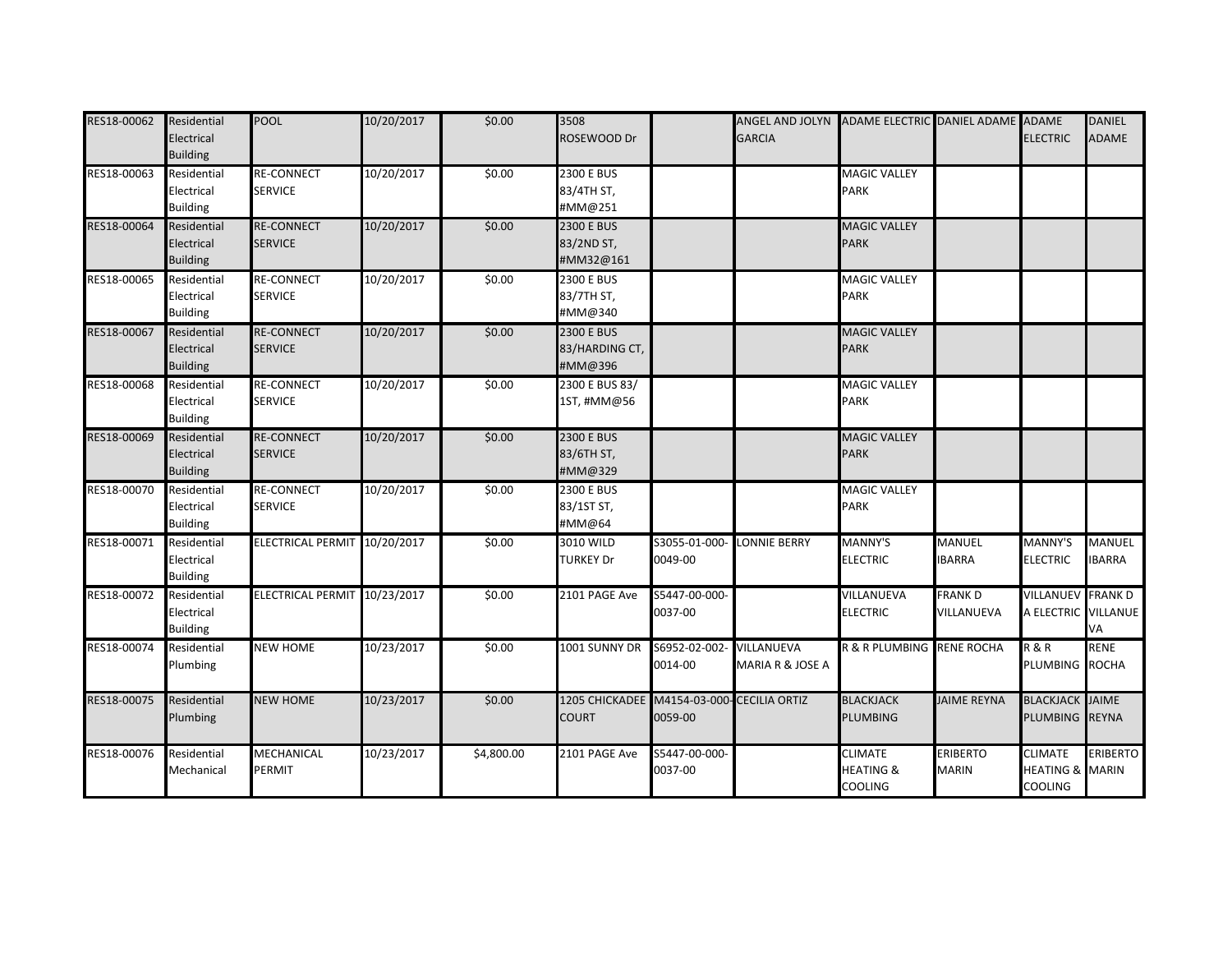| RES18-00077 | Residential<br>Mechanical                    | <b>MECHANICAL</b><br>PERMIT (REPLACE<br>UNIT)                            | 10/23/2017 | \$3,375.00 | <b>757 N IOWA</b>                      | 0003-00                           | M6450-00-009-MARTINEZ PABLO L A T APPLIANCE<br>& ALTAGRACIA O |                                                                | <b>ARMANDO</b><br><b>TREVINO</b>        | AT<br>APPLIANCE O                               | <b>ARMAND</b><br><b>TREVINO</b>                |
|-------------|----------------------------------------------|--------------------------------------------------------------------------|------------|------------|----------------------------------------|-----------------------------------|---------------------------------------------------------------|----------------------------------------------------------------|-----------------------------------------|-------------------------------------------------|------------------------------------------------|
| RES18-00078 | Residential<br>Plumbing                      | <b>PLUMBING PERMIT</b>                                                   | 10/23/2017 | \$0.00     | 602 NADIA ST                           | R0935-01-000<br>0022-00           | ERIK/ISAMAR<br><b>MARTINEZ</b>                                | <b>ELIZONDO</b><br><b>PLUMBING</b>                             | <b>JESUS ELOY</b><br><b>ELIZONDO</b>    | <b>ELIZONDO</b><br><b>PLUMBING</b>              | <b>JESUS</b><br><b>ELOY</b><br><b>ELIZONDO</b> |
| RES18-00080 | Residential<br>Electrical<br><b>Building</b> | ELECTRICAL PERMIT 10/23/2017                                             |            | \$0.00     | 1600 CEDAR<br><b>COVE</b>              | P5005-02-00A<br>0015-00           | <b>ABIGAIL CUSTOM</b><br><b>HOMES</b>                         | TRIPLE A<br><b>ELECTRIC</b>                                    | <b>GUADALUPE</b><br><b>RUIZ</b>         | <b>TRIPLE A</b><br><b>ELECTRIC</b>              | <b>GUADALU</b><br>PE RUIZ                      |
| RES18-00082 | Residential<br>Electrical<br><b>Building</b> | ELECTRICAL PERMIT 10/24/2017                                             |            | \$0.00     | 1207 JASPER Dr                         | C8220-03-000-<br>0137-00          |                                                               | <b>TRIPLE A</b><br><b>ELECTRIC</b>                             | <b>GUADALUPE</b><br><b>RUIZ</b>         | <b>TRIPLE A</b><br><b>ELECTRIC</b>              | <b>GUADALU</b><br>PE RUIZ                      |
| RES18-00083 | Residential<br>Plumbing                      | PLUMBING PERMIT                                                          | 10/24/2017 | \$0.00     | 601 SANTA<br><b>ELENA St</b>           | P4401-00-000-<br>0119-0           |                                                               | J ELIZONDO<br>PLUMBING LLC                                     | <b>JESUS ELOY</b><br><b>ELIZONGO JR</b> | J ELIZONDO JESUS<br>PLUMBING ELOY<br><b>LLC</b> | <b>ELIZONGO</b>                                |
| RES18-00084 | Residential<br>Alteration                    | <b>REPLACE SHINGLES</b>                                                  | 10/24/2017 | \$500.00   | 215 S GUERRA                           | G9100-00-007<br>0008-00           | <b>CARDONA</b><br><b>CONCEPCION</b>                           |                                                                | <b>CONCEPCION</b><br><b>CARDONA</b>     |                                                 |                                                |
| RES18-00087 | Residential<br>Mechanical                    | Replacement of (1) 4 10/26/2017<br>ton 14 SEER Lennox<br>air handler and |            | \$5,000.00 | 1121 W 5TH ST                          | F6900-00-003<br>0018-00           | <b>OZUNA BALDEMAR</b><br>& ANGELITA                           | <b>CYTECH HEATING PHILLIP L</b><br>AND COOLING                 | <b>CYPHERS</b>                          |                                                 |                                                |
| RES18-00088 | Residential<br>Plumbing                      | <b>PLUMBING PERMIT</b>                                                   | 10/26/2017 | \$0.00     | 201 W PENA                             | P5400-00-003<br>0001-00           | <b>MALDONADO</b><br><b>ISRAEL</b>                             | VALDEZ<br><b>PLUMBING</b>                                      | ANIBAL VALDEZ VALDEZ                    | PLUMBING VALDEZ                                 | ANIBAL                                         |
| RES18-00089 | Residential<br>Mechanical                    | <b>MECHANICAL</b><br><b>PERMIT replacing</b><br>unit                     | 10/26/2017 | \$8,000.00 | <b>2210 W BALD</b><br><b>CYRESS DR</b> | M3920-00-003- MANRIQUE<br>0022-00 | <b>PATRICIA</b>                                               | <b>ABEL'S HEATING</b><br><b>AND AIR</b><br><b>CONDITIONING</b> | <b>ABEL CURZ</b>                        | ABEL'S<br><b>HEATING</b><br><b>AND AIR</b>      | <b>ABEL</b><br><b>CURZ</b>                     |
| RES18-00090 | Residential<br>Plumbing                      | <b>PLUMBING PERMIT</b>                                                   | 10/26/2017 | \$0.00     | 1917 SALVADOR                          | S5447-00-000-<br>0205-00          | <b>JUAN M GARCIA</b>                                          | <b>JM PLUMBING</b>                                             | <b>JUAN GARCIA</b>                      | <b>ML</b><br>PLUMBING GARCIA                    | <b>JUAN</b>                                    |
| RES18-00092 | Residential<br>Plumbing                      | <b>PLUMBING PERMIT</b>                                                   | 10/26/2017 | \$0.00     | 3802 Spanish oak P5005-02-00G          | 0002-00                           | JORGE FLOREZ                                                  | <b>MONTEZ</b><br>PLUMBING LLC                                  | <b>DAVID JR</b><br><b>MONTEZ</b>        | <b>MONTEZ</b><br>PLUMBING MONTEZ<br><b>LLC</b>  | <b>DAVID JR</b>                                |
| RES18-00094 | Residential<br>Plumbing                      | <b>REMODELING</b>                                                        | 10/26/2017 | \$0.00     | 219 N PALMAS                           | N7700-00-011<br>0023-00           | <b>FLORES JOSE V &amp;</b><br>ENEDELIA                        | LLJ PLUMBING                                                   |                                         | LLJ<br><b>PLUMBING</b>                          |                                                |
| RES18-00095 | Residential<br>Electrical<br><b>Building</b> | ELECTRICAL PERMIT 10/27/2017                                             |            | \$0.00     | 219 N PALMAS                           | N7700-00-011<br>0023-00           | <b>FLORES JOSE V &amp;</b><br><b>ENEDELIA</b>                 | <b>JC ELECTRIC</b>                                             | <b>JOSE JAVIER</b><br><b>CAVAZOS</b>    | <b>JC ELECTRIC</b> JOSE                         | <b>JAVIER</b><br>CAVAZOS                       |